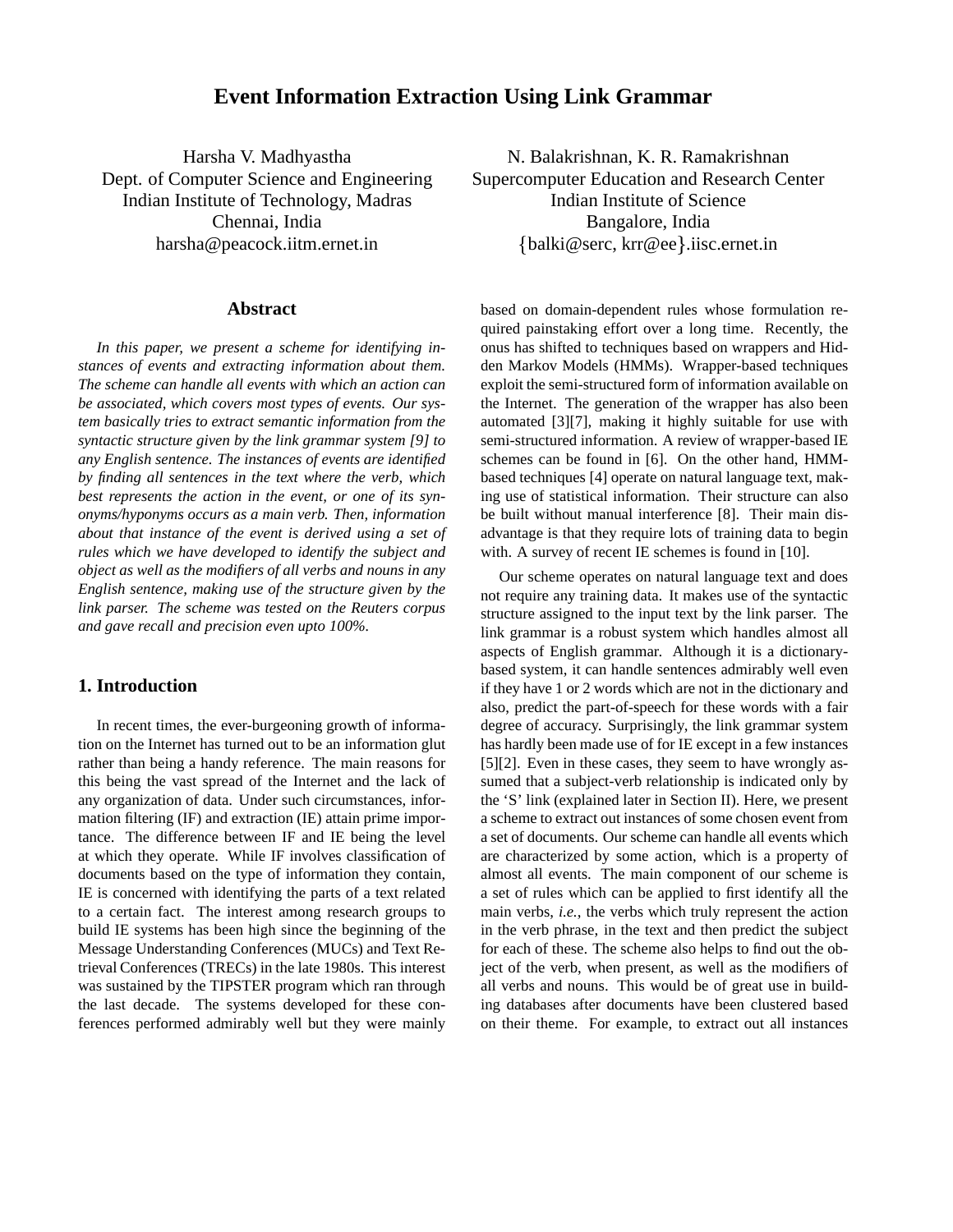of 'murder' in a set of crime-related documents, it would suffice to find all occurrences of the verb 'kill' or one of its synonyms/hyponymsin the text and then find their subjects, objects and their modifiers. Hence, this scheme is of great relevance in the present day world where the need to extract out information, based on a user's query, from a seemingly infinite source of documents, is at its peak.

The rest of the paper has been divided into the following sections :

- Link Grammar System: A brief introduction of the link grammar system
- Some Important Links : Explanation of the significance of some of the links in the link grammar system
- Rules for Prediction : Rules used to identify main verbs and their subjects and objects
- Event Information Extraction : The scheme used to identify instances of events and extract information about them
- Results : Summary of the results obtained on testing the system
- Conclusion : Analysis of the results
- Suggestions : Some suggestions for future research

### **2. Link Grammar System**

The link grammar system assigns a syntactic structure to natural language text. It is a dictionary-based system. Each word in the dictionary is associated with a set of links. A link ending with '+' implies that that word has to make that link with some word to its right and similarly '-' stands for a link with a word to its left. A typical entry in the dictionary is

*man* : *D*- & 
$$
(O
$$
- or  $S$ + $)$ 

This means that man must make a 'D' link with some word to its left and make exactly one out of a 'O' link to its left or a 'S' link to its right. The dictionary also classifies the words according to their parts of speech. So, when a sentence is given as input to the link parser it searches for those words in the dictionary and tries to build a linkage structure which satisfies the following three rules:-

- 1. Planarity : The links do not cross when drawn above the words.
- 2. Connectivity : The links suffice to connect all the words of the sequence together.
- 3. Satisfaction : The links satisfy the linking requirements of each word in the sentence.

4. Exclusion : No two links may connect the same pair of words.

Also, the words are tagged according to their parts of speech. Nouns are tagged with 'n', verbs are tagged with 'v', prepositions are tagged with 'p' and so on.

#### **3. Some Important Links**

The following is a list explaining the significance of some of the important linkages of the link grammar system which have been used in our scheme:-

- A and AN : Connects pre-noun modifiers like adjectives or nouns to the following noun. eg - the **huge man** sat there, the **tax proposal** is to be revised
- B : Connects transitive verbs back to their objects in relative clauses and questions. eg - the **man** he **killed**, **what** did you **eat**. Also, connects the main noun to the finite verb in subject-type relative clauses. eg - the **teacher** who **taught** me was tall.
- DP : Connects possessive determiners to gerunds in cases where the gerund is taking its normal complement. eg - **your telling** Jane to leave was a mistake.
- I : Connects infinitive verb forms to certain words such as modal verbs and "to". eg - he **has to** be present, they **should do** their work
- J : Connects prepositions to their objects. eg the man **with** the **dog** is here.
- M : Connect nouns to various kinds of post-noun modifiers like prepositions and participles. eg - the **man with** the umbrella, the **lady to** whom I proposed
- MV : connects verbs and adjectives to modifying phrases that follow. eg - the man **slept in** the room, it was **hotter yesterday**
- MX : Connects nouns to post-nominal noun modifiers surrounded by commas. eg - the **man**, **who** killed him, was arrested.
- O, OD and OT : Connects transitive verbs to their objects, direct or indirect. eg - he **played cricket**, I **gave you** a book
- P : Connects forms of the verb "be" to prepositions, adjectives and participles. eg - he **is playing**, the boys **are in** the field, she **was angry**
- PP : Connects forms of "have" to past participles. eg he **has gone**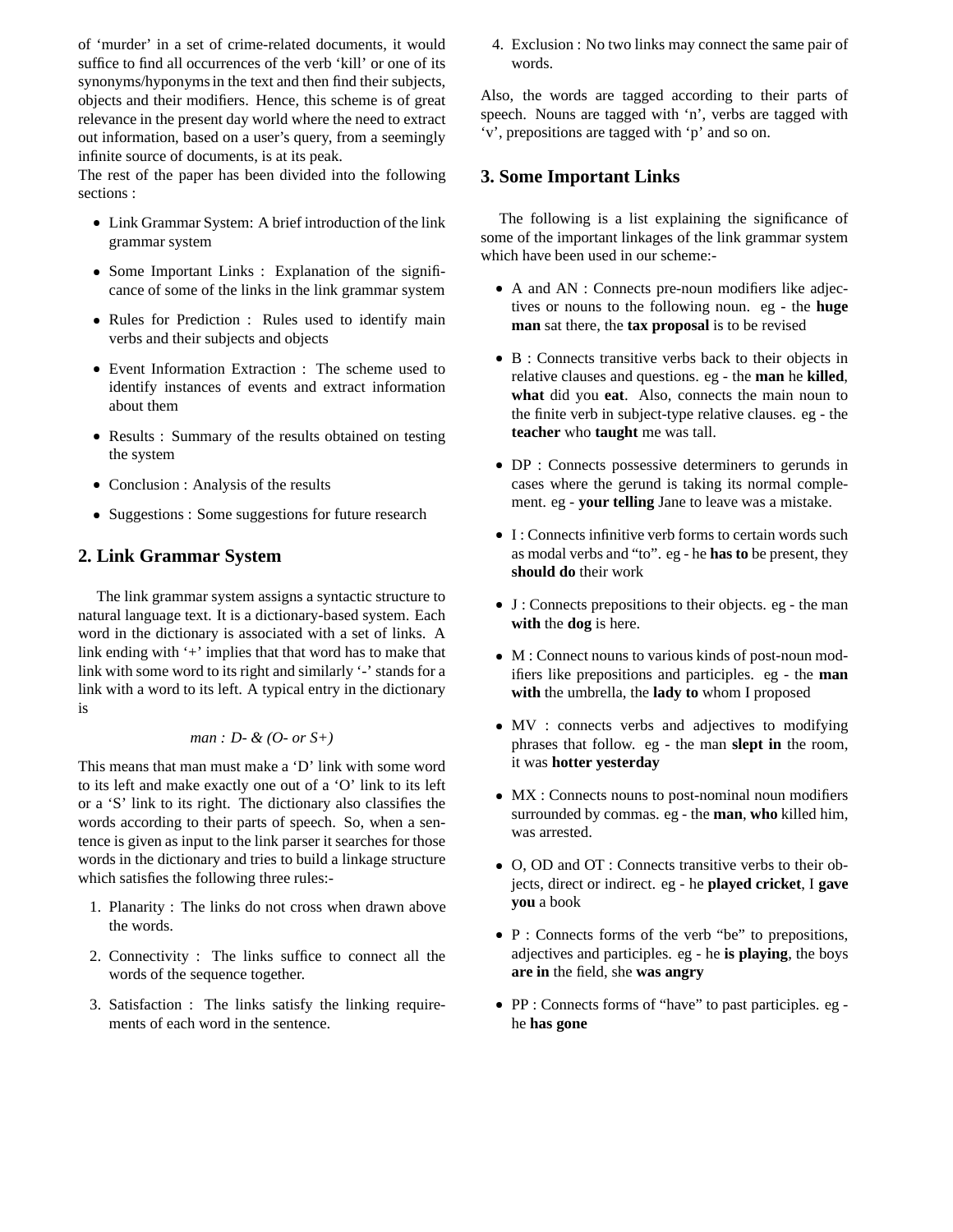- -R : Connects nouns to relative clauses. eg the **student who** was absent, the **dress that** she wore
- RS : Connects the relative pronoun to the verb. eg the man **who chased** us
- S, SI, SX and SXI : Connects subject nouns to finite verbs. eg - a **child likes** sweets
- TO : Connects verbs and adjectives which take infinitival complements to the word "to". eg - they **planned to** party.

## **4. Rules for Prediction**

At the core of our event information extraction scheme is the set of rules that we have come up with to predict the subject and object of a verb as well as modifiers of all verbs and nouns. Our subject/object prediction scheme begins once the sentence has been passed through the link parser and the linkage for that sentence has been obtained. As the link grammar requires that no two links cross each other, no two links connect the same pair of words and all the words form one unit, the linkage structure can be represented in the form of a tree. The elements of the tree are then analyzed to first find the main verbs and then if possible, find their subjects and objects.

### **4.1. Identifying the Main Verbs**

The link parser itself tags the verbs of the sentence with a 'v' tag but all of them are not main verbs and all of them do not require subjects. Here, a main verb is considered to be the word in the verb phrase which actually represents the action done, *i.e.*, words like infinitives (eg - to, will), modal verbs (eg - must, should) and sometimes forms of "be" (like in "he was playing") are neglected. Also, verbs do not need subjects when they are acting as an adjective.

In order to identify the main verbs, all the words tagged with 'v' are considered first. Then verbs are pruned out based on the following conditions :-

1. Verbs which make an 'A' link with some noun to their right or make a 'M' link with some noun to their left





## +-Ss+-T0-+-Ix+---Pv--+  $\begin{array}{ccc} \begin{array}{ccc} \end{array} & \begin{array}{ccc} \end{array} & \begin{array}{ccc} \end{array} & \begin{array}{ccc} \end{array} & \begin{array}{ccc} \end{array} & \begin{array}{ccc} \end{array}$ He was. v to be. v rewarded. v

#### **Figure 2. Pruning verb phrase**

without making any other link act as adjectives and so they do not need a subject. (Refer Fig. 1)

- 2. Infinitives, modal verbs and forms of "be", when followed by a verb are neglected. This is done by neglecting all words which make a 'P', 'PP' or 'I' link with some word to their right. Also, if a verb makes a 'TO' link with "to" which in turn makes a 'I' link with some word, then both are neglected. (Refer Fig. 2)
- 3. In some cases, adjectives are also treated as verbs because they too form 'P' links with forms of "be" and, 'MV' and 'TO' links with modifying phrases just like verbs. This is necessary to predict the subjects of verbs occurring in modifying phrases. (Refer Fig. 3)

| +-Ss+--Paf-+-TOf-+--I--+ |  |                                 |  |  |
|--------------------------|--|---------------------------------|--|--|
|                          |  |                                 |  |  |
|                          |  | It is. v likely. a to happen. v |  |  |



#### **4.2. Subject and Object Prediction**

After all the main verbs have been identified, the subject and object (if it exists) for each of them is predicted based on the following rules. First, lets go through the rules for subject prediction. The rules are applied in hierarchical fashion with the next rule being applied only if the subject is not found with all the rules before it. The only exception is, rule 4 is applied only if subject is found in a rule before it. Also, each rule is applied not only to the main verb identified but also to each word occurring in the verb phrase.

1. The most basic and obvious way of identifying the subject is by finding a word which makes either a 'S', 'SI', 'SX' or 'SXI' link with the verb. (Refer Fig. 4)



**Figure 4. He plays**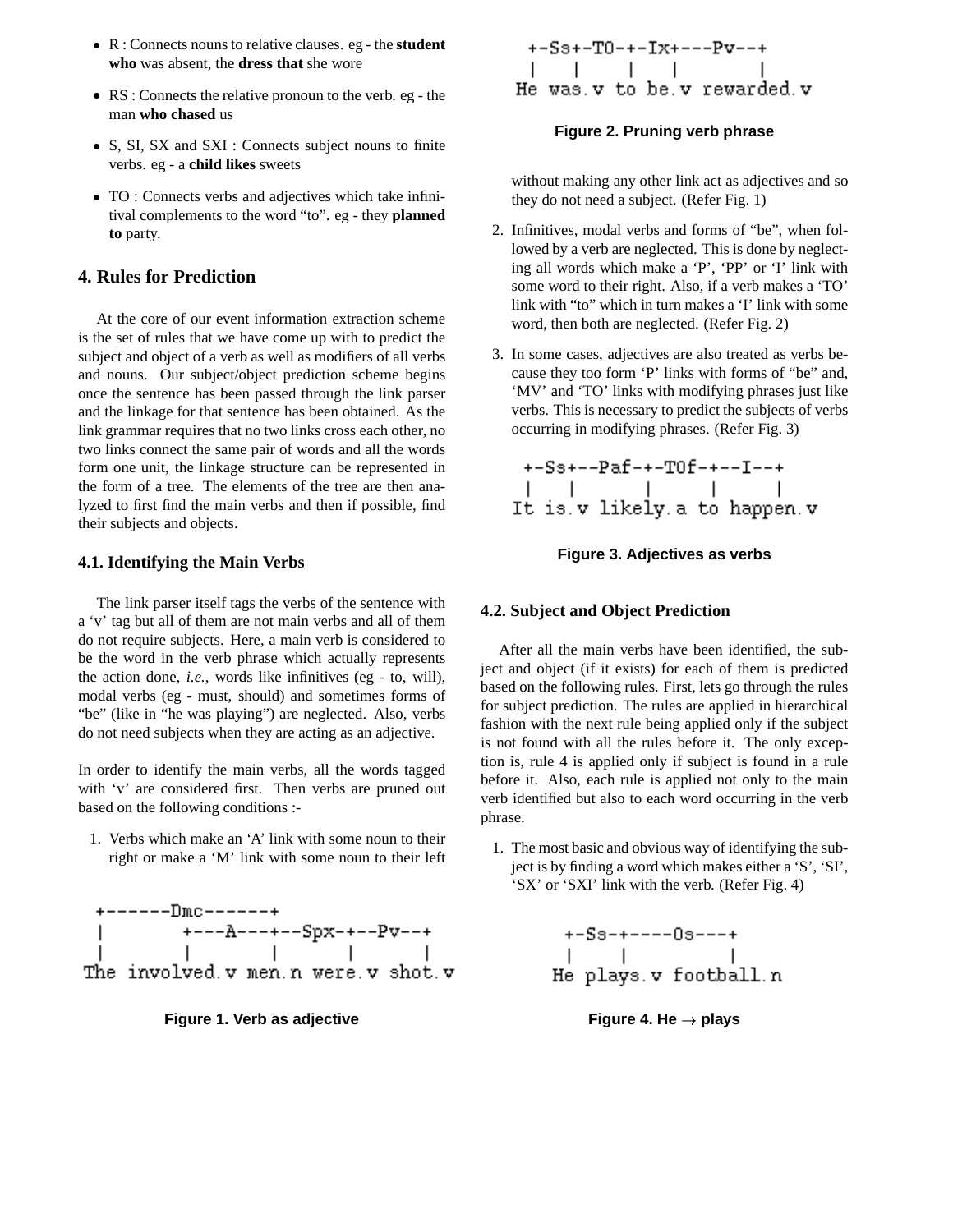

**Figure 5. Men eat**

- 2. If a verb is connected to a noun by a 'B' link and the verb also bears a 'RS' link then the noun with which it has the 'B' link is its subject. (Refer Fig. 5)
- 3. The above rules do not work in the case of passive sentences as the word with the 'S' link is actually the object. A sentence is deduced as passive if a 'Pv' link is present in the verb phrase. In such sentences, the subject is usually present in the form of the phrase *"by subject"*. Or else, the object is identified as done for normal cases and classified as the subject. (Refer Fig. 6)

$$
+ -Ss-+--Py-+-MVp+-J+|-||-|+|-|
$$
  
She was. v hit. v by him



4. In some cases, the actual subject may be connected by a 'MX\*r' link to the subject found by any one of the above three rules. (Refer Fig. 7)





5. When the verb occurs in the form of a gerund, the subject may be attached to the verb with the 'DP' link. (Refer Fig. 8)

The above five rules are the basic rules for finding the subject directly.

6. If a verb is connected to the object of some other verb with 'Mg' link then that object is the subject for this verb. (Refer Fig. 9)



#### **Figure 8. Your scolding**

#### **Figure 9. men having**

7. If a verb occurs in the phrase modifying a verb, wherein the phrase is connected to the verb with 'MV' link, then its subject is the subject of the verb it modifies. (Refer Fig. 10)





- 8. If a verb occurs in the phrase modifying a verb, wherein the phrase is connected to the verb with 'TO' link, then its subject is the object (if it exists) of the verb it modifies. If the verb which is modified does not have an object then its subject is the required subject. (Refer Fig. 11)
- 9. In the extreme case of all the above rules failing, the subject of the verb is taken as any noun to which the verb is connected with a 'M' link. This rule need not be correct at all times.

From the above rules it is clear that to find the subject, the object of the verb (if it exists) and the modifying phrases of both the verb and the object will also have to be found. The rules for finding the object are as follows:-

1. Here too, the most basic way of finding the object is to find the word which makes either an 'O', 'OD' or 'OT' link with the verb.



**Figure 11. him leave**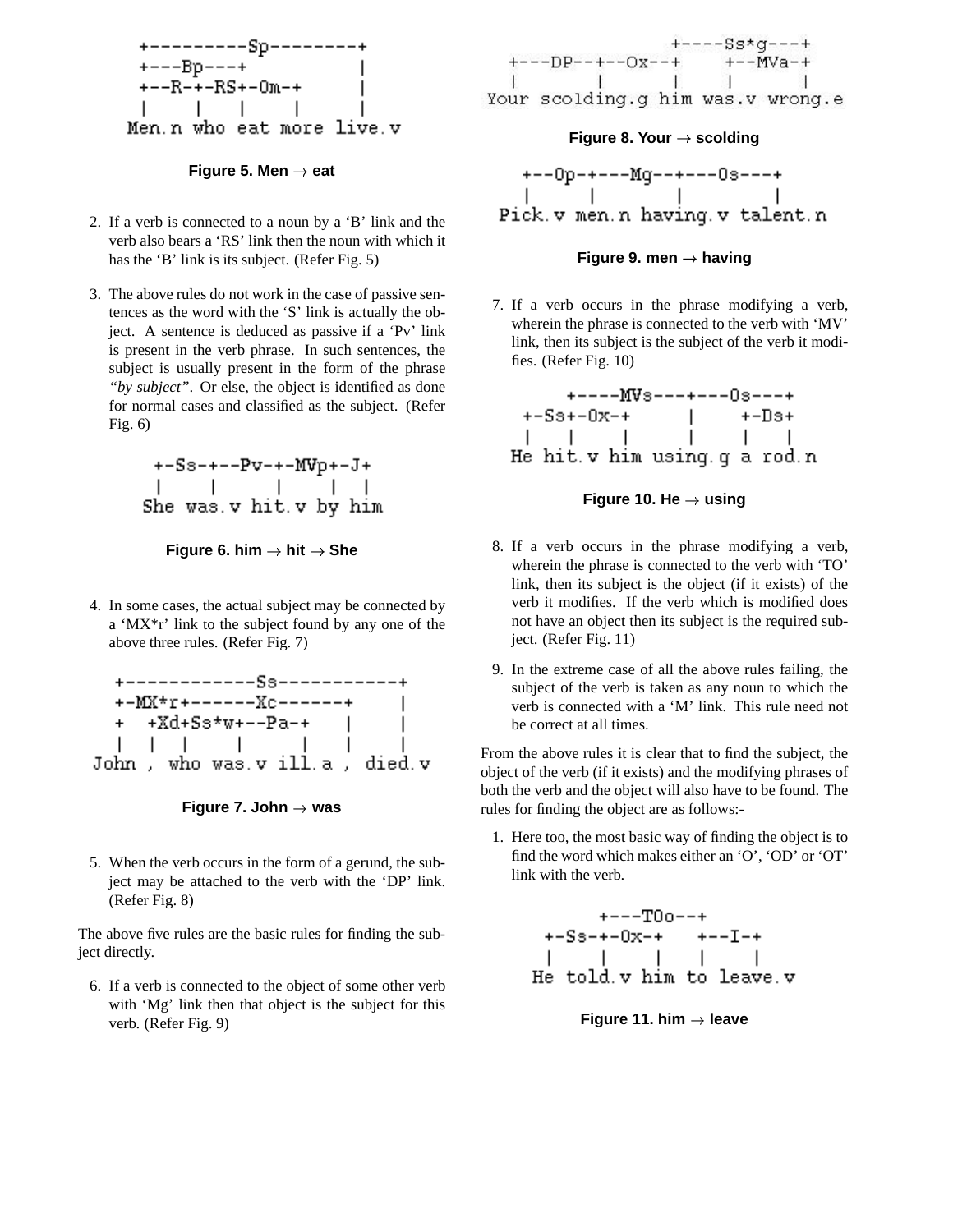

**Figure 12. we got dog**

- 2. If the verb makes a 'B' link with a noun and the verb does not have a 'RS' link then that noun is the object of the verb. (Refer Fig. 12)
- 3. If a verb makes a 'Mv' link with the object of some other verb then that object is the object of this verb as well. (Refer Fig. 13)

#### **Figure 13. known men**

4. Also, as already mentioned, in the case of passive sentences, the subject and object are interchanged.

After finding the verb, subject and object, their modifiers have to be found as they are required to find the subject and object of verbs occurring later. Any phrase which forms a complete linkage structure on its own and is connected to a verb by a 'MV' or 'TO' link is classified as a verbmodifying phrase. eg - In Fig. 10, the phrase "using a rod" modifies the verb 'hit'.

Similarly, for subjects and objects, in fact for any noun, a phrase is said to modify them if it forms a complete linkage structure on its own and is connected to the noun by means of a 'M' link. eg - In Fig. 13, the phrase "known as thugs" modifies the noun 'people'.

It has to be noted that the subject may not be deducible in all cases from the information given in the article. For instance, in the sentence *"He is said to have killed him."*, it is not possible to deduce who is the subject for the verb *said* from the article alone. Such verbs are called 'agentless passives'.

#### **5. Event Information Extraction**

The inspiration behind our scheme is the modus operandi used by us, humans, to extract information from text. When we search for some event in a document, we usually first think of some key words, the presence of which we think will most probably indicate an instance of the required event. We then make a quick scan of the document, searching for the words thought of in the previous step and whenever found, we focus on that sentence and process it further. Our scheme is based on similar lines but is limited to events which can be characterized by some action. This subset in fact covers almost all kinds of events. Taking inspiration from our "instinctive" ability, our scheme follows the following steps :-

- 1. First, the user has to give as input some key verb which he/she thinks best represents the action which characterizes the required event.
- 2. Next, we take all synonyms and hyponyms of the chosen key verb. A hyponym of a word is essentially similar in meaning but is more specific.
- 3. Now we run the chosen documents through the link grammar parser which tags the words according to part of speech and assigns a syntactic structure to the sentence.
- 4. We now search for all occurrences of the verbs identified in step 2. We only select those instances where they occur as main verbs.
- 5. Having identified all sentences where either the key verb or one of its synonyms/hyponyms acts as a main verb, we now use the rules enumerated in the previous section to identify the subject and object (if present) of the verb as well as the modifiers of all three (verb, subject and object).

Each occurrence of the key verb, or one of its synonyms/hyponyms, as a main verb is considered to be one occurrence of the required event. So, by finding the subject, object as well as all available modifiers, almost all information about that instance of the event can be extracted from the document.

### **6. Results**

As is pretty obvious from the scheme outlined above, the heart of the system lies in the working of the rules for prediction of subject, object and their modifiers. The rules for this scheme were derived by running the link parser on articles from various online newspapers. The newspapers were chosen from different regions ('The Times' - UK, 'Rediff' - India, 'New York Times' - USA) to account for different writing styles. Also, the articles covered different themes like weather reports, politics, statements of people and editorials. The abstracts of some papers were also used to take into consideration technical style of writing. On the whole, around 100 articles were used to ascertain that the rules did work. To test these rules on a standard set of documents,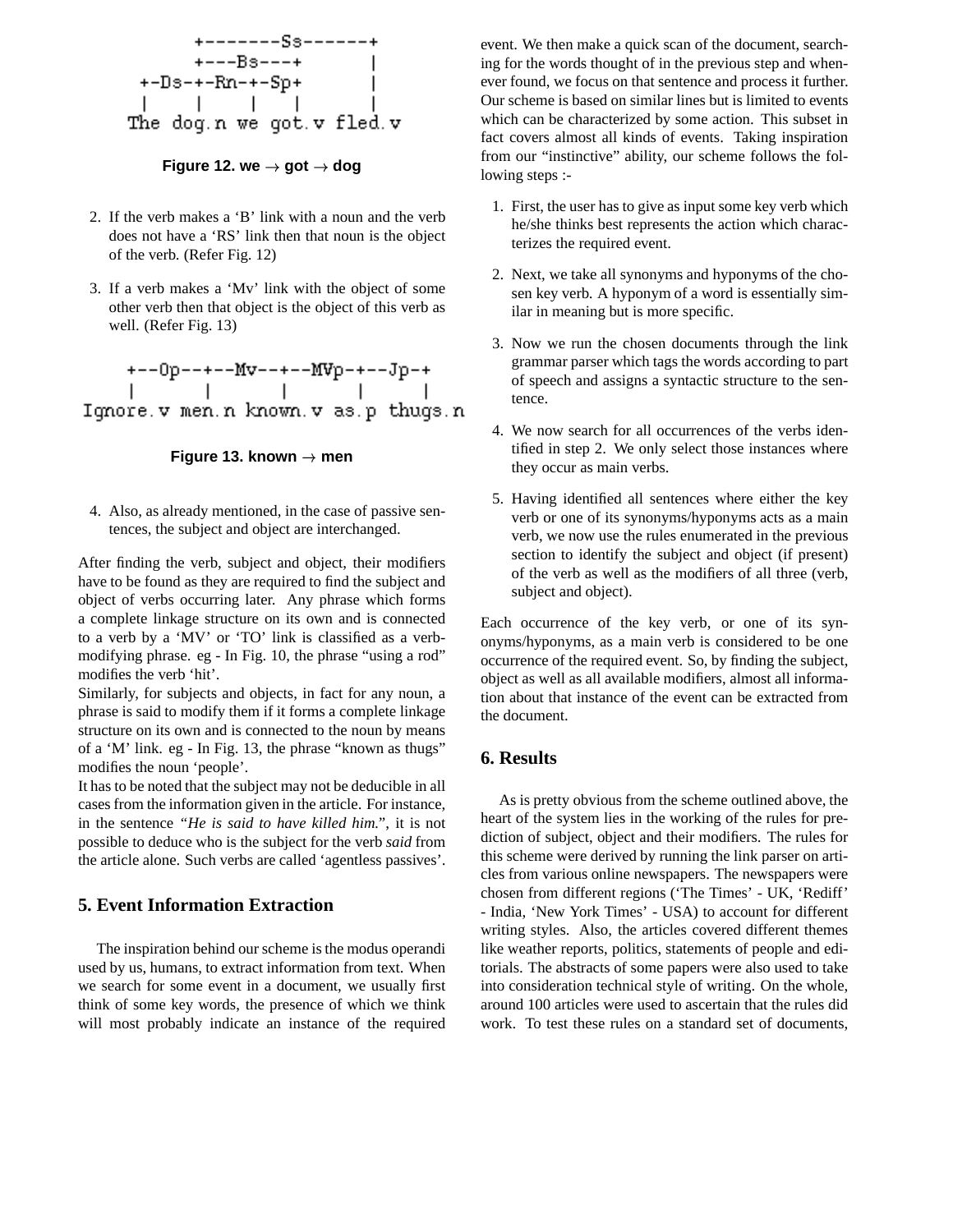| Topic of Article            | Recall | Precision |
|-----------------------------|--------|-----------|
| Mergers/Acquisitions        | 85%    | 62%       |
| Earnings/Earnings Forecasts | 87%    | 82%       |
| Money/Foreign Exchange      | 77%    | 50%       |
| Money Supply                | 100%   | 77%       |
| Trade                       | 75%    | 88%       |

**Table 1. Results obtained for subject prediction**

the Reuters corpus was used. In order to use the same set of articles for testing the event information extraction part as well, articles from the following 5 categories were chosen - mergers/acquisitions, earnings and earnings forecasts, money/foreign exchange, money supply, trade. From each category, 20 articles were picked at random, but making sure that each of them was atleast 50 lines long so that they would contain a reasonable amount of information.

The results for the testing of the subject prediction scheme were measured using standard information extraction units recall and precision where

 $Recall = (No. of verbs for which subject was identified/No.$ of verbs identified)

Precision  $=$  (No. of verbs for which subject was identified correctly/No. of verbs for which subject was identified)

Next, in the 100 articles chosen above (20 articles from each of the 5 categories mentioned), a search was done for all events of either "buying" or "selling" using the scheme outlined in Section IV. The verbs "buy" and "sell" were used as the key verbs for the events "buying" and "selling", respectively. So, all synonyms and hyponyms of the verbs "buy" and "sell" were found using WordNet[1] and all occurrences of these as main verbs were determined using the link grammar structure of all sentences in each document. Considering each such occurrence as one instance of the respective event, all information about it was extracted out. The success of this scheme as well was measured using recall and precision which in this case are Recall  $=$  (No. of instances of the event identified correctly/No. of instances of the event)

Precision  $=$  (No. of instances of the event identified correctly/No. of instances of the event identified)

An instance of the event was considered to be identified correctly if an instance of the event is indeed described in that sentence and if the subject and object (if present) were identified correctly.

#### **Table 2. Results obtained for extraction of "buying" events**

| Topic of Article            | Recall | Precision |
|-----------------------------|--------|-----------|
| Mergers/Acquisitions        | 100%   | 74%       |
| Earnings/Earnings Forecasts | 73%    | 60%       |
| Money/Foreign Exchange      | 83%    | 25%       |
| Money Supply                | 63%    | 35%       |
| Trade                       | 63%    | ናበ%       |

|  |                  |  | Table 3. Results obtained for extraction of |  |
|--|------------------|--|---------------------------------------------|--|
|  | "selling" events |  |                                             |  |

| Topic of Article            | Recall | Precision |
|-----------------------------|--------|-----------|
| Mergers/Acquisitions        | 62%    | 100%      |
| Earnings/Earnings Forecasts | 81%    | 100%      |
| Money/Foreign Exchange      | 100%   | 81%       |
| Money Supply                | 100%   | 100%      |
| Trade                       | 70%    | 87%       |

### **7. Conclusion**

In most articles, the cause for low recall in the subject prediction scheme was seen to be the presence of agentless passives. On the other hand, the cause for low precision was seen to be presence of verbs which have their subjects in other parts of the article rather than the sentence in which they occur. Also, to predict the subject of verbs which occur later in the sentence, the system uses the subject and object of verbs occurring before it in the sentence. Hence, if the subject or object of a verb is predicted incorrectly, the error is carried forward through the rest of the sentence.

In the case of the event information extraction testing, the need for information filtering, *i.e.*, classify documents based on their theme, is clearly shown by the low precision for "buying" events in the articles belonging to categories Foreign Exchange and Money Supply. This is because the synonyms of "buy" like "acquire" tend to denote different meanings in such situations. In the case of articles belonging to categories Acquisitions or Earnings, the verb "acquire" usually stands for "obtaining something with money". Whereas in other domains like foreign exchange, "acquire" may stand for just "obtaining something" not necessarily with money. So, it is important that text classification be done before trying to extract information about events. But, on the whole, the recall and precision shown by both the subject prediction scheme as well as the event information extraction system are high enough to make them